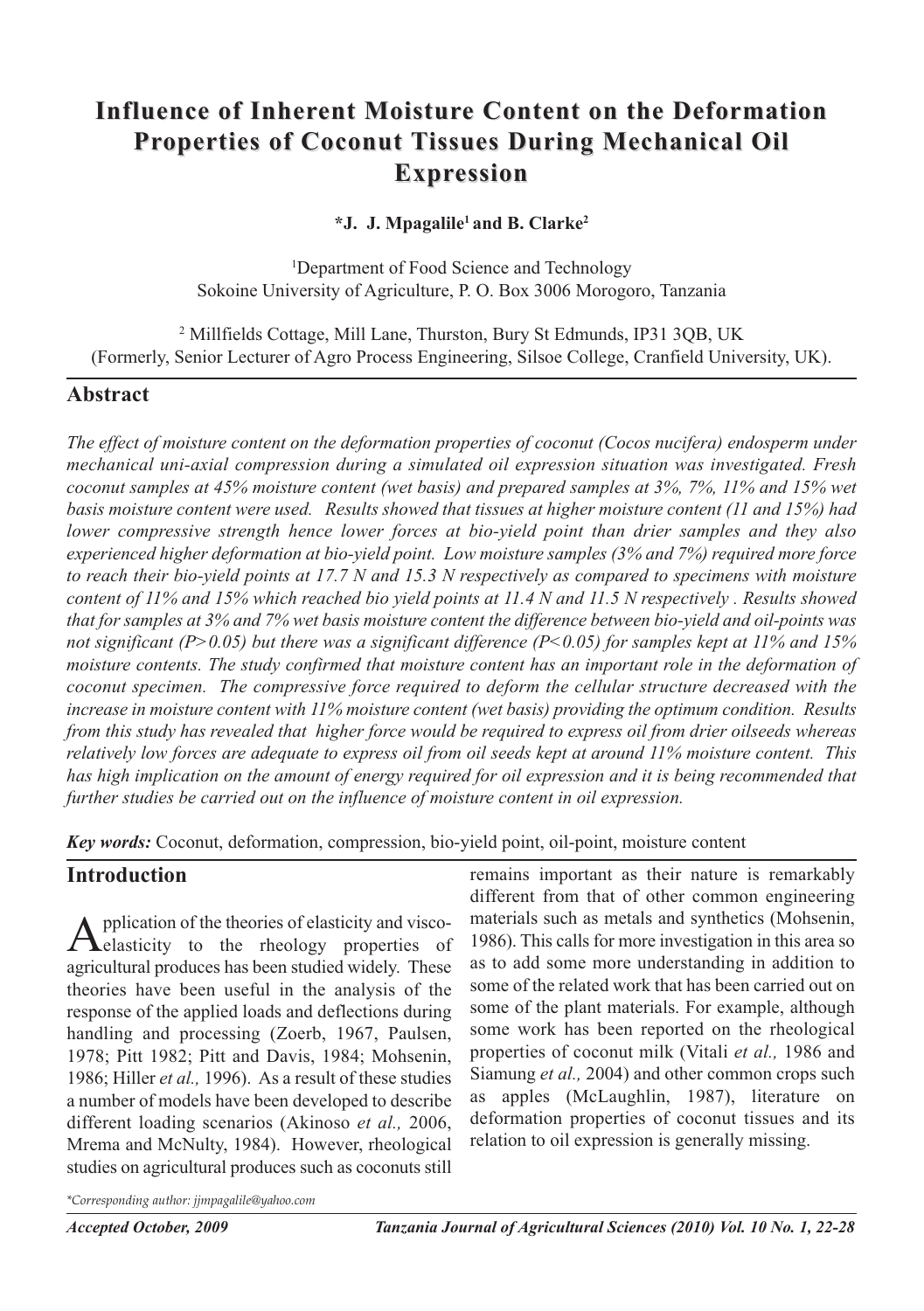Similarly, different theories have been developed which shows the diversity of the behaviour of oilseed matrix during oil expression (Mwithiga, 2007; Akinoso *et al.,* 2006 and Bargale *et al.,* 2000). According to Ward (1976), oil expression involves mechanical rupturing and damaging of the cell walls, which leads to oil being released. On the contrary, Mrema and McNulty (1984) described oil expression as a process involving passage of oil through porous cell wall without necessarily rupturing the cell walls. It is obvious therefore that investigation of the deformation and failure of cell structure during oil expression would lead to a better understanding of the coconut oil expression and the associated oil release mechanisms. In particular, the study of the failure behaviour in relation to the oil-point for the coconut will be very useful. Oil point is defined as a stage at which compression of the bed has sufficiently squeezed the individual seeds for oil to be forced from the interior to their surfaces (Faborode and Favier, 1996; Sukumaran and Singh, 1989, Ajibola *et al.,* 2002). This phenomenon is related to the process of progressive deformation of the seed matrix under application of external pressure and is therefore linked to the physical properties of biological materials. Furthermore, deformation properties as can be used to study and understand the effect of various process parameters. Paulsen (1978) observed that the compressive forces required to cause soybean seed coat rupture depended on the loading position and the moisture content levels. In addition, according to Vincent (1990) moisture content is influential during loading where moisture migration within the specimen is likely to occur.

The purpose of this study was to provide an additional insight into the mechanisms involved in the release of oil from coconut specimens as they are subjected to quasi – static mechanical loading. An attempt was made to relate the deformation behaviour of coconut specimens to their moisture content. The main objective was to determine the effect of moisture content on the force versus deformation characteristics of coconut flesh under compressive forces.

# **Materials and methods**

## **Materials**

The specimens used in this study were made from

tufted Sri Lankan tall coconuts. Tufts were removed from the coconuts before they were split into two halves. Coconut is an oil crop belonging to the family palmae and geniuos cocos. The common specie grown in many parts of the world is Cocos nucifera (Woodroof, 1979 and de Tafin, 1998).

### **Drying**

The moisture content of coconut flesh was established using an oven method prior to drying. A representative sample of fresh coconuts was finely ground using a Braun domestic grinder for moisture determination. Three samples of 5 grams each were oven dried for 3 hours using an automatic Gallenkamp forced convection oven (BS Model OV-160; Manchester, UK) at 103oC±2 and their moisture content was calculated according to BS 4289 - Part 3 (1978) standard. The ground samples were dried for three hours at 103oC using a forced convection oven. Similarly, drying was used to reduce the moisture content of samples to 15%, 11%, 7% and 3% (wet basis) for the dried specimens. Wet kernel blocks (10 mm x10 mm) of known moisture content were dried using a preheated oven at  $60 \pm 1$ oC. The block's moisture content was determined by monitoring the weight loss and calculating moisture content as drying progressed. Drying was stopped after the intended moisture content was reached. Samples were then placed in airtight polythene bags and sealed to avoid any further moisture loss or absorption. This was followed by moisture equilibration for 24 hours at room temperature of 23oC. The final moisture content of the samples was rechecked prior to testing using an oven method.

## **Cutting of specimens**

The final working specimens were cut from an intermediate area of the coconut kernel blocks as suggested by Darleen *et al.,* (1990) and Vaughan (1970). The outer region, next to the testa, was cut at about 2 mm from the testa surface and the inner region next to the cavity was cut at about 6 mm from surface. This minimized the effect of the zone properties within the kernel. The size of the specimens was accurately measured using a Mitutoyo electronic vernier caliper (Mitutoyo, IP67, Range 0-150 mm, Resolution 0.01 mm). Cylindrical specimens of diameter 4 mm and height 3 mm were cut from the mid-part of the kernel blocks using a 4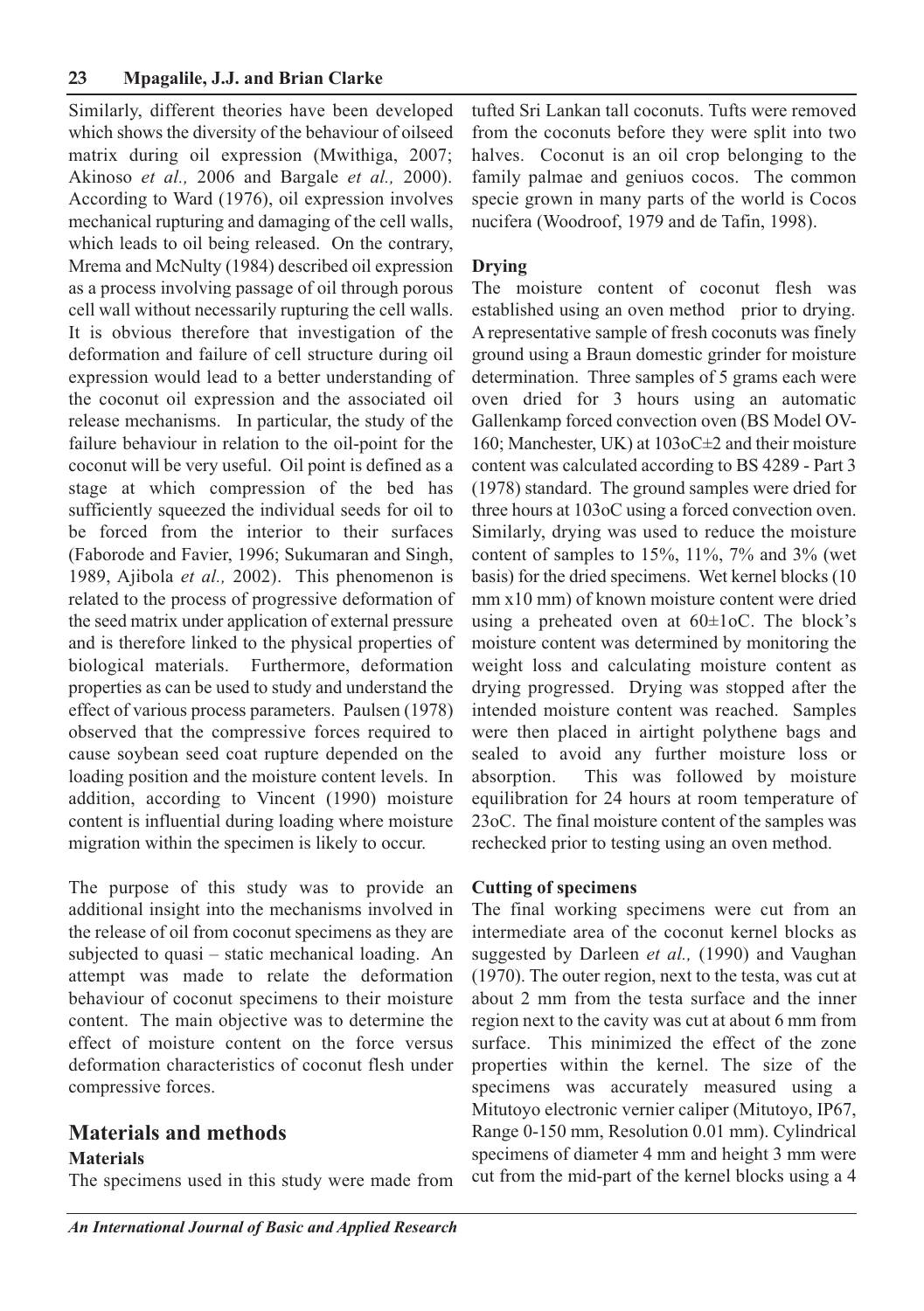mm core borer. The two ends of the specimens were trimmed off using a double bladed razor knife. Three specimens were prepared for each moisture content level and four replicates were used for each combination of moisture content and loading category.

#### **Loading**

A universal testing machine (Instron Model 1122, 5KN maximum load) was used to provide the required compression load under quasi-static condition. The measurement of compressive force was carried out automatically using a force data logger (Mecmesin Limited, West Sussex, UK). The data logger was fixed to the Instron machine using a specially designed jig then connected to a computer for monitoring of forces and data processing. The data logger was capable of measuring forces in the range 0 - 500N with a precision 0.1N. Axial loading in compression at a constant deformation rate of 20mm/min was used. To obtain the bio-yield points, samples were compressed to a deformation of 2mm in a vertical position with reference to cavity - testa direction. The oil-point was determined by compressing the coconut samples to their first oil droplet (oil-point). All experiments were conducted at room temperature of 25°C where coconut oil existed in a liquid form.

Factorial experiment using a Completely Randomized Design (CRD) with four replications was used to study the effect of moisture content on deformation properties. Analysis of variance and was carried out to determine the significant differences among the measurements.

#### **Results and discussion**

Analysis of coconut samples showed that the average moisture content of the fresh coconuts was 45.08 % (wet basis). The moisture contents of the dried specimens used in this study are shown in Table 1. Results showed that the final moisture contents of the specimens were very close to the targeted values.

#### **Effect of moisture content on compression strength**

This study revealed that the deformation behaviour of the coconut samples is highly affected by the level



**Figure 1: An experimental set up showing the sample and plates used in compression tests.**

of moisture content of the samples. The relationship between yield point and moisture content of coconut tissues under compression is depicted in Fig 2. The results showed that tissues with higher moisture content had lower compressive strength at bio-yield point than that of the drier samples. For example, samples at 3% and 7% moisture contents led to high yield points of 17.7 N and 15.3 N respectively compared to 11.4 N at 11% moisture content and 11.5 N at 15% moisture content. Figure 2 show that the yield point at 11% moisture content was not significantly different ( $p$ <0.05) from that at 15%

| Table 1: Average moisture content of the |  |
|------------------------------------------|--|
| coconut specimens used in the            |  |
| deformation study                        |  |

| <b>Sample</b><br>number | Target<br>moisture<br>content $(\% )$ | <b>Moisture</b><br>content by<br>weight loss<br>(%) | <b>Moisture</b><br>content by<br>oven<br>$method(\% )$ | <b>Deviation</b><br>from target<br>value $(\% )$ |
|-------------------------|---------------------------------------|-----------------------------------------------------|--------------------------------------------------------|--------------------------------------------------|
|                         | 3                                     | 03.0008                                             | 3.1128                                                 | $+0.1128$                                        |
| $\overline{c}$          | 7                                     | 07.0003                                             | 6.9856                                                 | $-0.0144$                                        |
| 3                       | 11                                    | 11.0004                                             | 11.0234                                                | $+0.0234$                                        |
| 4                       | 15                                    | 15.0002                                             | 15.1230                                                | $+0.1230$                                        |

moisture content specimens with both reaching relatively low forces at yield point. However, although specimens at 45 % moisture content failed with the lowest yield point of 8.6 N, they resulted into the expression of a white emulsion of oil - in – water instead of oil. It is clear from these results that tissues with higher moisture content had lower compressive strengths and higher deformation at yield point than for the drier samples. This difference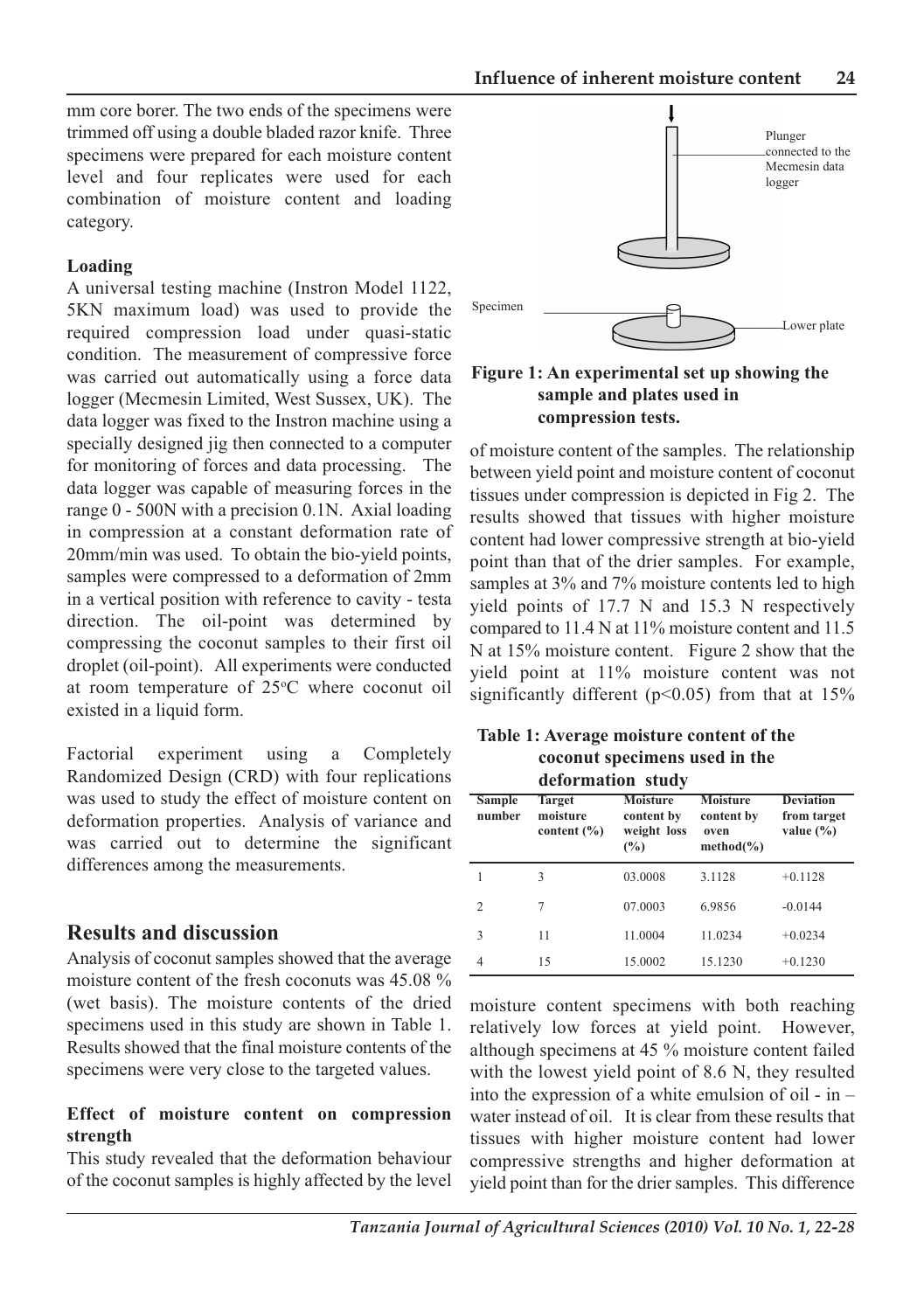is mainly due to the high turgor pressure experienced in higher moisture specimens as explained by Pitt (1982).

#### **Effect of moisture content on the bio-yield point and oil-points of coconut samples**

Fig. 3 shows the force-deformation curves where the effect of moisture content on the oil-point was investigated. The results indicated that specimens at the lower moisture contents of 3% and 7% reached the oil point after exceeding their bio-yield point as indicated in Fig. 3a and Fig. 3b. This suggested that cellular structure of dry specimens failed before oil could be released. Further analysis of the results showed that specimens with 3% moisture content reached their bio-yield points and exhibited further deformation before reaching their oil point unlike the 7% moisture content specimens where the oil-point



**Figure 2: The influence of moisture content of the specimen (diameter 4mm and height 3mm) on the force required to reach the bio-yield point of the materials.** (Lsdp=0.05)

was observed to occur just after the bio-yield point was reached. The difference was mainly due to the stiffness of the specimens at 3% moisture content were highly dehydrated and therefore experienced higher levels of stiffness. However, it was interesting to note that for the drier samples of 3% and 7% moisture content, there was no significant difference (p>0.05) between the bio-yield and oil point force as shown in Table 2.

On the other hand, the specimens kept at 11 % and

15% moisture content released oil well before the bio-yield point was reached as shown in Fig. 3c and 3d. The results shows that oil started to come out of the specimens at 11% moisture content as the load reached 8.6 N that was well before the bio oil yield point of 11.4 N shown in Fig 2 . Also, Figure 3 (c) shows that the force at yield point for materials at 11% was significantly lower than that at all other levels of moisture content. This confirms earlier suggestions (Hammonds *et al.,* 1991 and Etherington *et al.,* 1998) that at the optimum moisture content of about 9-14% oil is released at a relatively low pressure and it also supports a model developed by Mrema and McNulty (1985) which explained that it is possible to carry out oil expression without necessarily rupturing the cells. Under this study, as the specimens were compressed, they changed in shape becoming thinner in the direction of the applied load. It is likely that further compression forced the oil out of the cells through the openings in the plasmalema referred to as 'plasmodesmata' as explained by Mrema and McNulty (1984).

Furthermore, results (Figure 3d) showed that specimens at 15% moisture content showed similar trends to those exhibited by samples at 11% moisture content. However, it was observed that at 15% moisture content (wet basis) both oil and water droplets were being expressed from the samples forming oil in water emulsion which is not desirable in oil expression.

As indicated in Table 2, results of the paired t-test to determine the significance of the difference in force at bio-yield point and oil point for different moisture content level is shown. The result shows that the bioyield point and oil points were not significantly different at 3 % and 7% moisture content. However they were significant different at 11 and 15%. Table 2 shows that samples with 11% and 15% moisture content had a significant difference (P<0.05) in the forces at yield and oil-points. This phenomenon explains the fact that oil from low moisture content samples is only successfully expressed when using high-pressure expellers, which are capable of collapsing the oilseed's cellular structure. On the contrary, for samples at 3 and 7% moisture content there was no significant difference (P>0.05) between the forces at yield and oil-points. Such is the trend in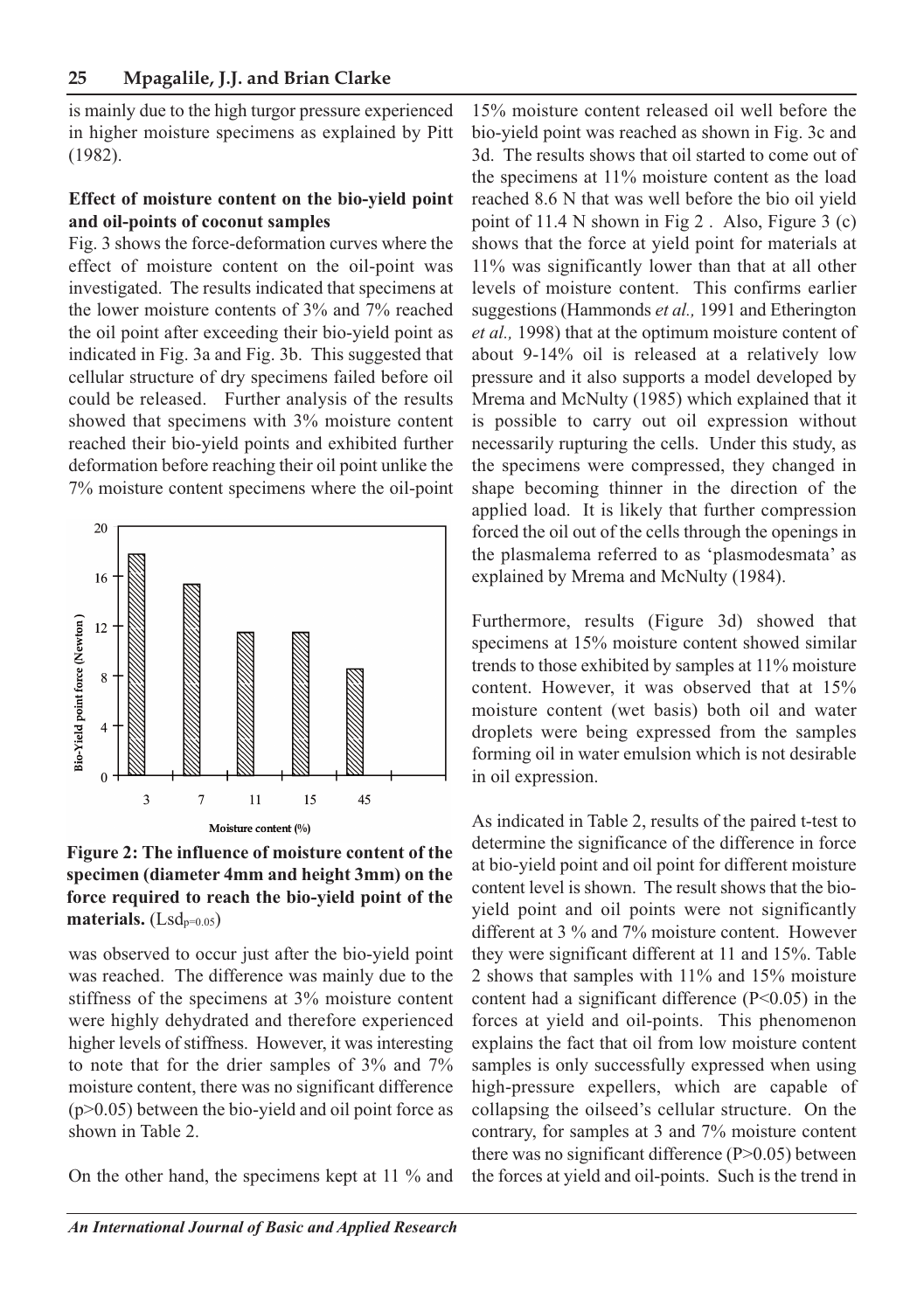

**Figure 3: Force versus deformation curves showing deformation and force required to reach the oil-point for coconut kernel specimens (diameter 4 mm and height 3 mm) when compressed at 3%, 7%, 11% and 15% moisture content (wet basis)**

the design and operation of expellers intended for the drier oilseeds as explained by Uziak *et al.* (2002) whereas low-pressure expellers can be used successfully to extract oil from oilseeds if moisture content is in the range 9 -13% (Hammonds *et al.,* 1991 and Etherington *et al.*, 1998).

# **Conclusion and recommendation**

The influence of moisture content on the forces required for the coconut tissues to reach bio-yield and oil points has been investigated. The study has shown that the mode of deformation and hence oil release during compression is associated with the moisture content of the specimens being compressed. The compressive force required to initiate tissue failure and consequently release the entrapped oil tends to decrease with an increase in the moisture content. Dried samples at lower moisture content of 3% and 7% tend to require more force to reach their bio-yield point which is followed by an oil-point whereas specimens with moisture content of 11 and 15% had their oil-points reached well before

### **Table 2: Paired t - test to determine the significance of the difference in force at yield point and the oil point.**

| <b>Moisture</b><br>content<br>$(\%)$ | X(N)  | t-value   | <b>Degrees</b><br>of freedom | <b>Standard</b><br>deviation |
|--------------------------------------|-------|-----------|------------------------------|------------------------------|
| 3                                    | 0.875 | 2.161     | 3                            | 0.405                        |
| 7                                    | 0.250 | $-0.435$  | 3                            | 0.575                        |
| 11                                   | 3.255 | $5.433*$  | 3                            | 0.594                        |
| 15                                   | 1.875 | $6.228**$ | 3                            | 0.301                        |

X is the force required to reach the bio yield point minus that required to reach the oil point.

\* Significant difference at 95% level, \*\* significant difference at 99% level.

reaching bio-yield points. Furthermore, the difference between bio-yield and oil-points for samples at lower moisture content of 3% and 7% was not significant whereas it was significant for samples at higher moisture content of 11% and 15 % with oil-point being significantly lower than bio-yield point. This implies that it is possible to express oil at lower pressure at 11% moisture content which has a huge implication on the energy expenditure during oil expression. It is therefore being recommended that more studies on deformation of coconut tissues be undertaken in the future work to understand better the influence of moisture content on deformation and oil release.

# **Acknowledgement**

The authors wish to thank the German Academic Exchange Services (DAAD) for the support and generous financial assistance that led to a completion of this study.

# **References**

- Ajibola, O. O., Okunade, D.A., and Owolarafe, O.K., (2002). Oil point pressure of soybean. Journal of Food Process Engineering, 25, 407 - 416.
- Akinoso, R.; Igbeka, J. C.; Olayanju, T.M.A., and Bankole, L.K., (2006). Modeling of oil expression from palm kernel (Elais Guineensis Jacq.) Agricultural Engineering International: The CIGR EJournal Vol. VIII.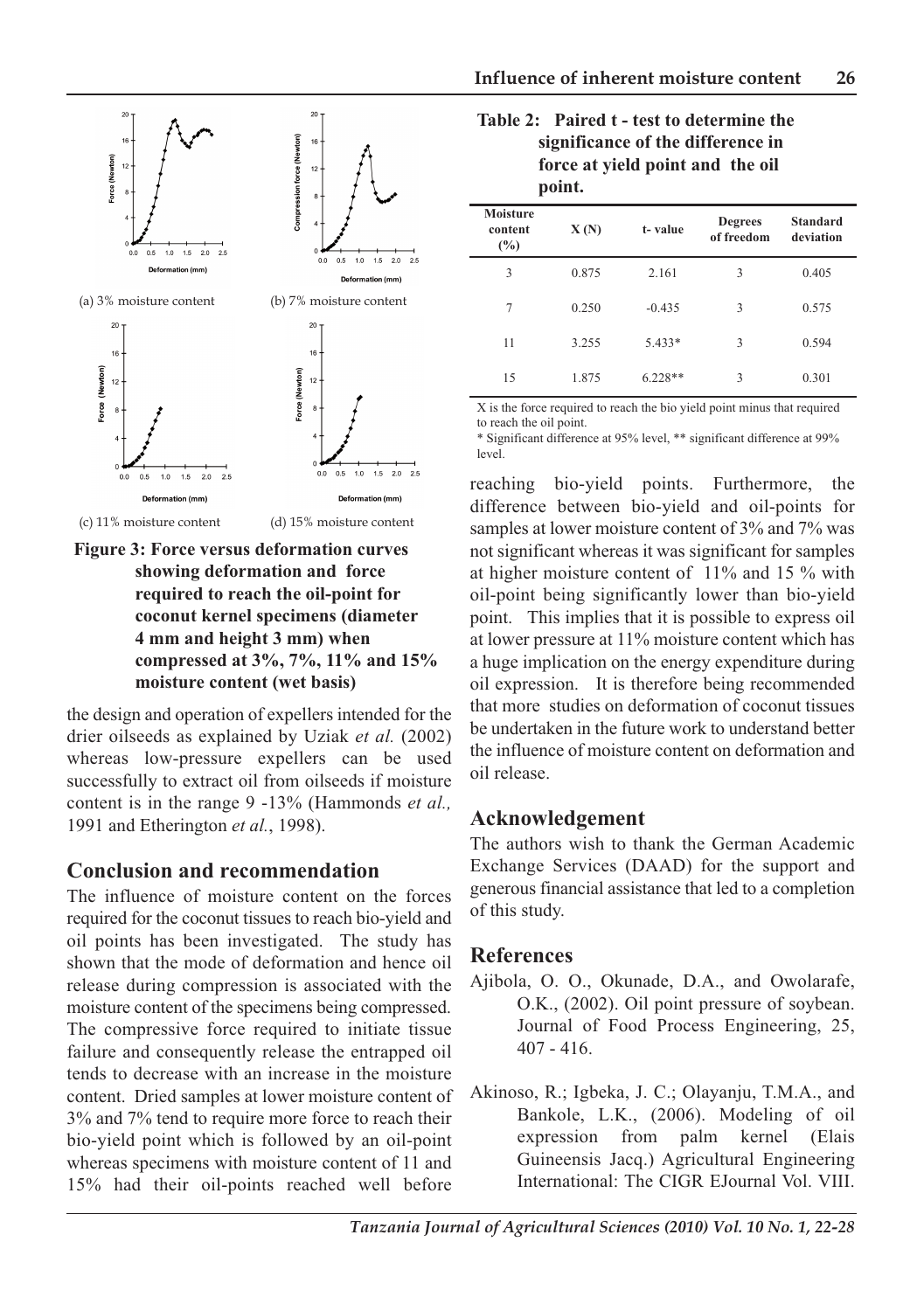## **27 Mpagalile, J.J. and Brian Clarke**

- Bargale, P.C.; Wulfsohn, D.; Irudayaraj, J.; Ford, R.J. and Sosulski, F. W., (2000). Prediction of oil expression by uniaxial compression using some varying oilseeds properties. Journal of Agricultural Engineering Research 77(2): 171 – 181.
- Bargale, P.C., (1997). Mechanical Oil Expression from Selected Oilseeds Under Uniaxial Compression, Ph.D. Dissertation, University of Saskatchewan, Saskatoon, Canada, 1997, 310 pp.
- Darleen, A. Demason and Sekhar, C. N., (1990). Electrophoretic characterization and immunological localization of coconut (cocos nucifera L.) endosperm storage protein. Botanical gazette, 151, (3), 302 - 313.
- de Taffin, G. (1998). Coconut. The tropical agriculturalist. Macmillan Books.
- Diekert, J. W. and Diekert, M. C., (1976). The chemistry and cell biology of the vascuolar protein of seeds. Journal of Food Science, 41, 475-482.
- Etherington, D. M., Zegelin, S. J. and White, I., (1998). Oil extraction from grated coconut: Moisture measurement and oil production efficiency. Tropical Science, 38, 10 – 19.
- Faborode, M.O. and Favier, J.F., (1996). Identification and significance of the oil point. Journal of Agricultural Engineering Research, 45, 335 – 345.
- Hammonds T.W., Harris R.V. and Head S.W. (1991): The influence of moisture content on the extraction of oil from fresh, grated coconuts. Tropical Science Journal. 31, 73 – 81.
- Hiller, S., Bruce, D. M., and Jeominidis, G., (1996). A micro penetration technique for mechanical testing of plant cell walls. Journal of Texture Studies, 27, 559 - 587.
- McLaughlin, N. B., (1987). Statistical models for failure of apple tissue under constantstrain-rate loading. Journal of Texture Studies 18, 173 - 186.
- Mohsenin, N. N. (1986). Physical Properties of Plant and Animal Materials: Structure, Physical Characteristics, and Mechanical Properties. 2nd Edition.
- Mrema G. C. and McNulty, P. B. (1985). Mathematical model of mechanical oil expression. Journal of Agricultural Engineering Research, 31, 361 - 370.
- Mrema, G. C. and McNulty, P. B. (1984). Microstructure of rapeseed and cashew as related to mechanical oil expression. Irish Journal of Food Science Technology, 8, 59 - 66.
- Mwithiga, G. and Moriasi, L., (2007). A study of yield characteristics during mechanical oil extraction of preheated and ground soybeans. Journal of Applied Science Research 3(10): 1146 -1151.
- Paulsen, M. R., (1978). Fracture resistance of soybean to compressive loading. Transaction of American Society of Agricultural Engineering, 21, 1210 - 1216.
- Pitt, R. E., (1982). Models for the rheology and statistical strength of uniformly stressed vegetable tissues. Transaction of American Society of Agricultural Engineering, 25, 1776- 1784
- Pitt, R. E. and Davis, D. C., (1984). Finite element analysis of fluid filled cell response to external loading. Transaction of American Society of Agricultural Engineering, 27, 976 - 1983.
- Siamung, J.; Chiewchan, N. and Tansakul, A. (2004). Effect of fat content and temperature on the apparent viscosity of coconut milk. Journal of Food Engineering, 64, 193-197.